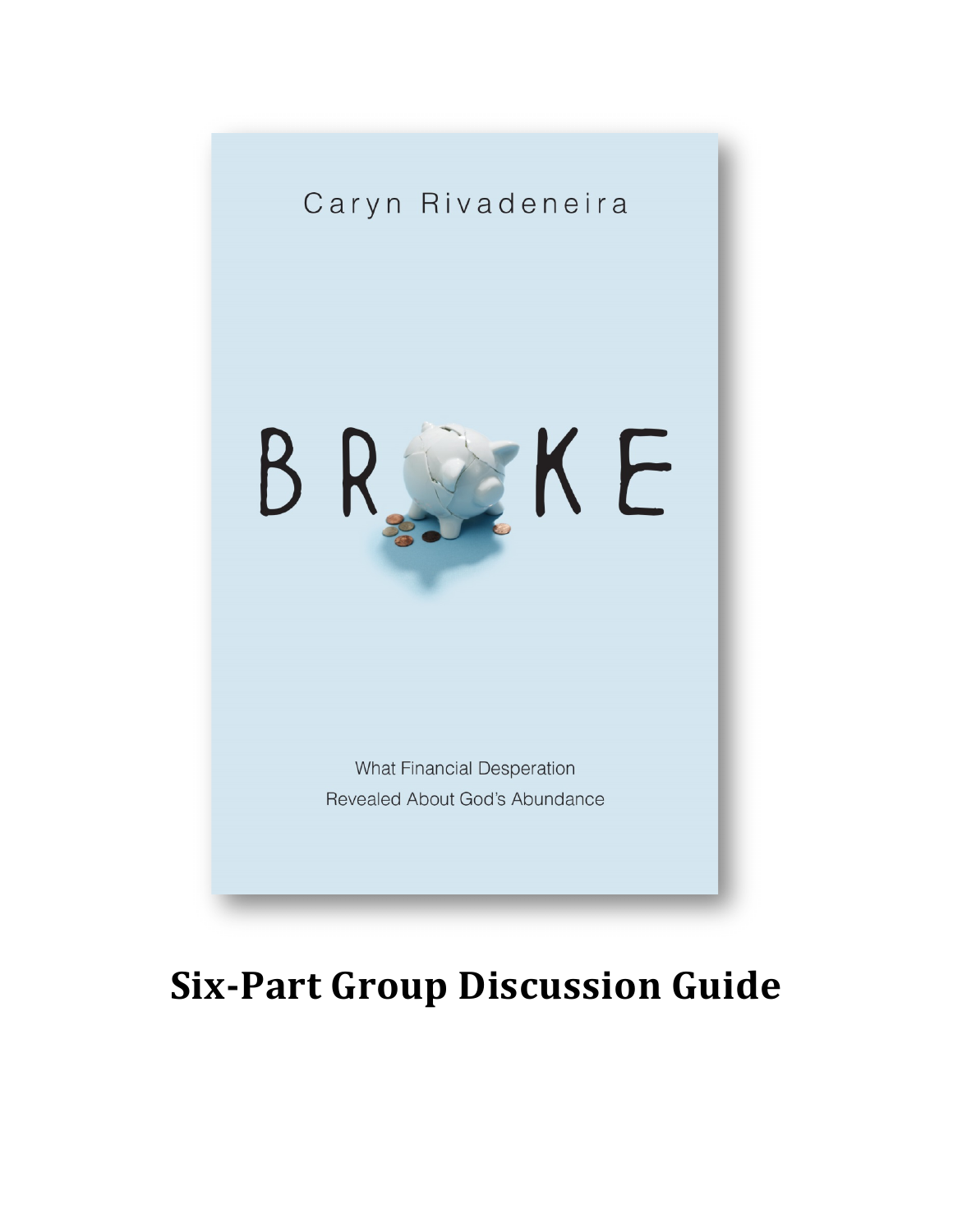# **A NOTE!TO!THE!PARTICIPANTS!FROM!THE AUTHOR:**

Thank you for taking the time to read *Broke* and to gather with others to discuss it. As you've probably noticed, *Broke* is a book about money—that's not really about money.

Financially speaking, broke means we can't pay the bills, leaving us wondering how we'll get by. But *spiritually* speaking, broke can mean we're facing down heartbreak or struggles, that we're facing down any sort of desperation or separation that leaves us with big questions for God and about God.

But because God is so good, he meets us in our broke, uses it as step one toward being remade, rebuilt, and as a wonderful way to experience God with all our senses, with our minds, in the wild and wooliest places.

Whatever type of broke you've experienced, you know being broke stinks. But it offers something more, something terrifying and dazzling all at once. Being broke can *bless* us, can lead us straight into the "abundant life" Jesus promised—like nothing else I know.

So, as you read through *Broke*, you'll read me at my most vulnerable, often at my worst. But, you'll also see God at his best. Which is why I hope your group is willing to do the same. I've read the questions in this guide. They require you to be vulnerable, be honest and show your broke bits so you all can see God shining through it all. I'd suggest that you and your study group become a "group of safety" for one another. Covenant that what you share stays wherever you are. And then risk vulnerability and keep each other's stories.

Of course, you are welcome to skip any of the questions or add your own. My hope would be that the Holy Spirit leads you into conversations you've longed for and have been unable to have anywhere else. I hope you discover that there's no shame in broken. In fact, just the opposite. It's where God works. After all, as we proclaim every time we celebrate communion, Jesus' body was broken for us. The least we can do is be broke for him.

Happy chatting! I'd love see pictures of your group or to hear your thoughts via email (caryn@carynrivadeneira.com), Facebook, Twitter or Instagram.

Peace—

Caryn



*Caryn Rivadeneira is a writer, speaker and a member of Ink Creative Collective. She lives in the western suburbs of Chicago* with her family. For more information or to contact Caryn, visit *carynrivadeneira.com.*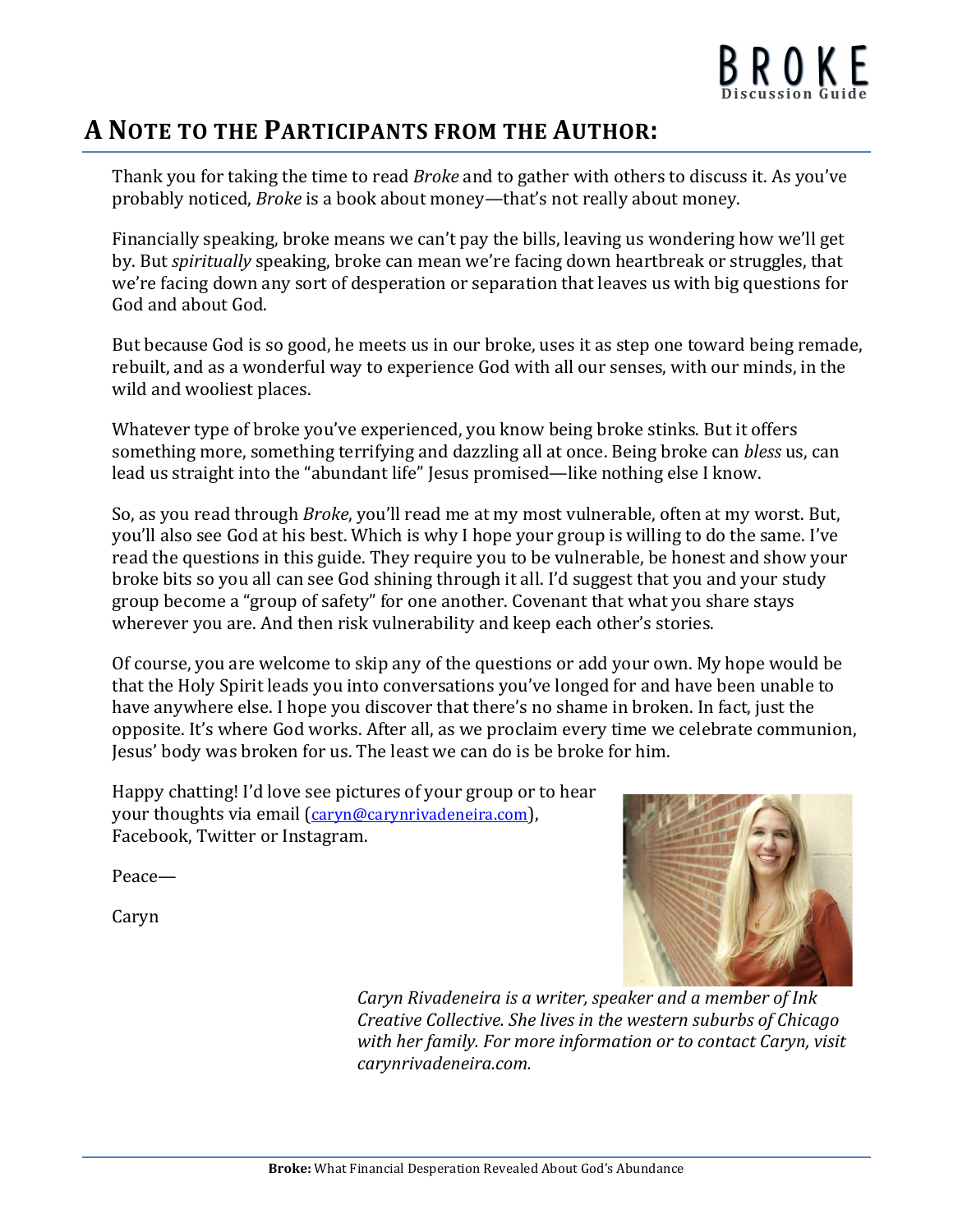# **PART I: HEARD AND BREAD**

#### *From Chapter 1*

- When did you first understand or know that you were heard by God? How did this change or shape your faith? Do you hear from God still? Often? What does he "sound" like?
- **Cone bage 19, Caryn writes, ".... realizing God heard** *me* kicked off a lifelong journey of following a God who I understood wanted a relationship with me, listening to shy little me above the cries of older and wiser and churchier sorts." What does being heard mean to you? What other things help you know that God wants a relationship with you?
- As Caryn writes, Hagar chose to believe God would work in her life (pg. 23). How or when has faith been an active choice for you? Does the "choice" to believe help or hinder your faith or relationship with God? In what ways?
- Caryn says she heard clear direction from God, such as "Why don't you stop?" (pg. 24). Have you heard God speak this clearly? If yes, in what instance? If not, why do you think this is?
- $\Box$  Caryn refers to God as "the God who lets us linger at the brink but then lets us seek and find him in the woods. The God who sometimes takes away so that we can see more clearly" (pg. 25). How has God's taking something away or allowing you to linger helped you know him more?

- $\Box$  "My life of abundance," Caryn writes, "had no room for understanding what praying for daily bread really meant" (pg. 28). Do you related? Why or why not?
- $\Box$  Caryn seems to take a lot of liberties in her prayer with God. She almost makes an ultimatum when she says, "But...that's about it, God. You've really got to do better on this other stuff. You've really got to pony up" (pg. 30). What do you make of this tone in prayer? Have you prayed like this? Would you? Why or why not?
- $\Box$  "No such thing as a coincidence in the daily-bread-dependent life," we read on page 33. Does this strike you true or untrue? Why?
- Do you agree that God brings creativity out of desperation (pg. 35)? Why or why not? If so, in what ways have you seen desperation fuel creativity?
- $\Box$  Caryn writes that she always wants to be in need of something that only God can provide (pg  $37$ ). What do you think of this statement? Is it good to always be desperate for something from God? Why or why not?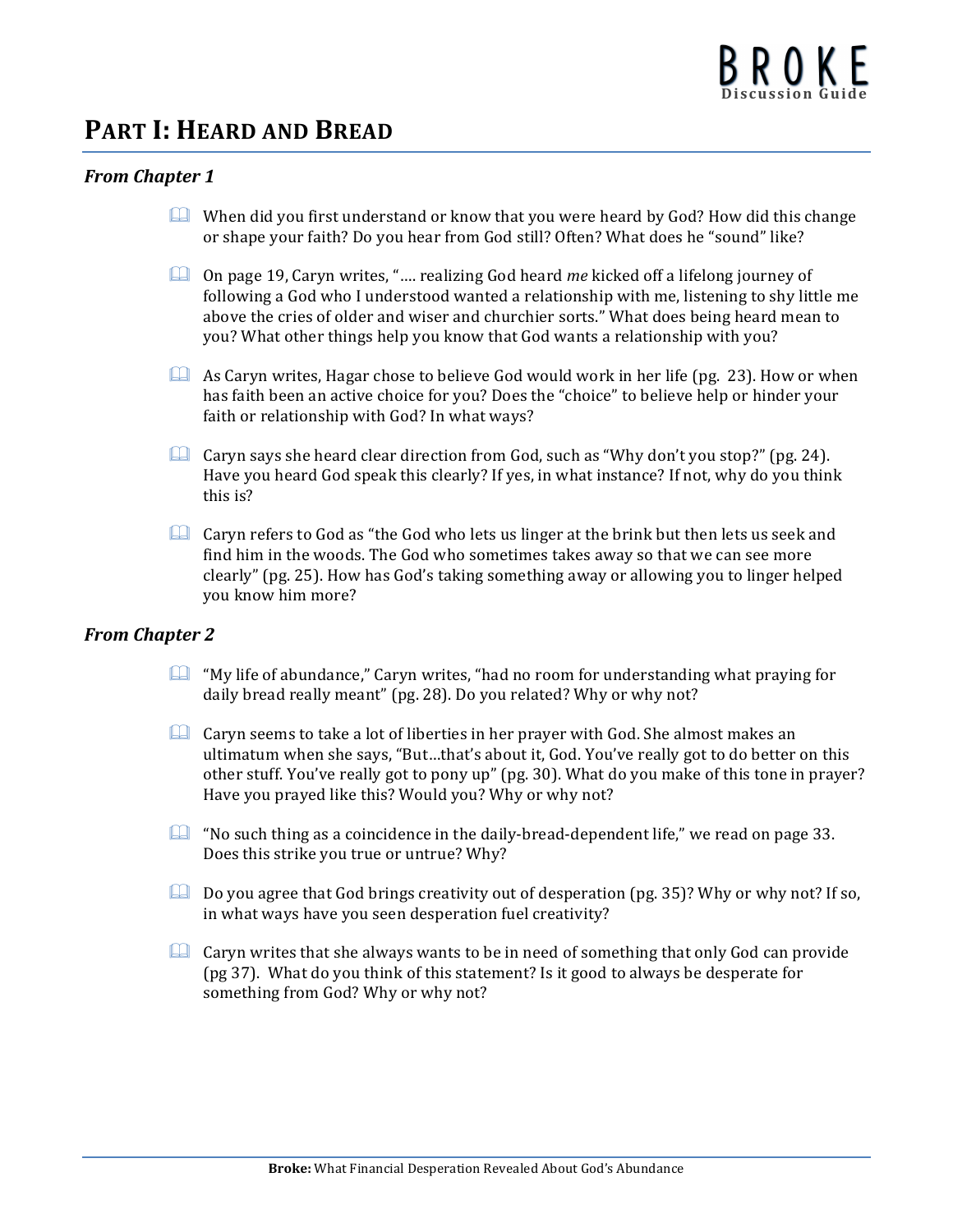# **PART II: MYSTERIES AND BIG FISH**

#### *From Chapter 3*

- Caryn's prayer changes from "Help!" to "Why?" She writes that this opens her mind to the possibilities of what God is up to in the waiting season. How might or how has this changed your prayer life?
- $\Box$  A love of mysteries and exploring drove Caryn to look for signs of God. How has your curiosity shaped your faith, your Bible reading, your church-going?
- In what ways might God be asking you to "think different" about a situation or circumstance in your life? In what ways does Christianity already encourage us to "think different"?
- **Caryn writes that the best answers to lead to more questions. Agree? Disagree? What's an** example of this you can think of?
- **If the like that God loves me enough to make our relationship this intriguing," Caryn writes** (pg. 50). Do you think God intentionally sets intrigue and mysteries in our lives? Why or why not? What are some ways you've experienced this? What's intriguing you about God right now?

- Caryn jokes about once believing she could be so "helpful to God and his kingdom" (pg. 53). When have you felt like your gifts were indispensible to God?
- $\Box$  Have you ever had a "Nineveh," as Caryn calls it—a calling you refused to follow or an action you wouldn't obey? What was the fallout from your response—or lack of response?
- Caryn writes that she doesn't see God as punitive—doesn't believe he punished them by allowing them to go broke—but instead sees God as a coach, pushing them toward something better. How does that square with your view of or experience with God?
- $\Box$  We learn that seemingly random Jonah sightings or mentions become a little "elbow" nudge" from God (pg. 58) to Caryn, a way of reminding her of God's presence. What has God used in your life to remind you he is there? What's been the effect of the nudge?
- **LA** Caryn feels confident in hearing God's actual voice at times. How does this strike you? Real? Way out there? Do you believe God still speaks actual words? How have you heard God?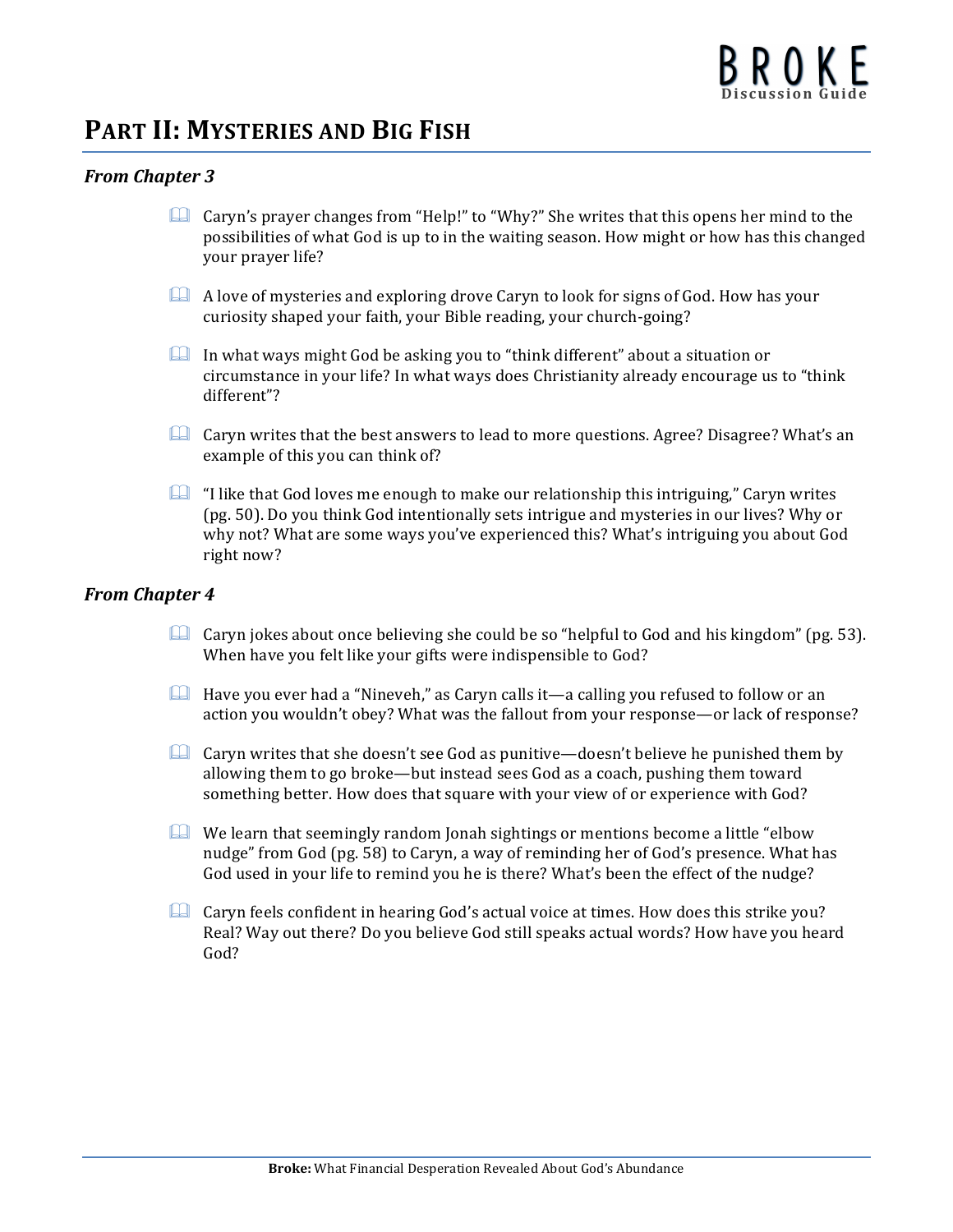# **PART III: CROSSES AND THE GOODS**

### *From Chapter 5*

- $\Box$  Caryn wrote out and burned lists of her sins. What do you think of this particular practice? Do you have a particular way of confessing? If yes, what is it? If not, what's keeping you from this?
- $\Box$  "With the ashen cross," Caryn writes, " we wear the Christian paradox: that out of pain, sin, faithlessness and suffering comes the hope, promise, mercy and rebirth of the cross" (pg. 65). Have you traditionally viewed the cross as a paradox? Why? How does or might this view shape your own experience with pain or suffering?
- During the delivery of her son, Caryn senses God telling her to "focus on the cross" (pg. 69). How does the idea of a conjured-up cross sit with you? What has God given you to focus on in difficult times of your life?
- $\Box$  Caryn writes: "I could see more clearly what it means to take up a cross, and I could see the good and transforming work that happens when our pain leads us to the cross" (pg. 72). What pain or sources of brokenness has led you to the cross? What did you find when you got there?
- What do you think about the idea of God *allowing* us to cry (pg. 74)—as opposed to making us? In what areas has God allowed you to cry?

- $\Box$  Caryn has no bones admitting that she subscribes to the doctrine of Total Depravity, a belief sin permeates every bit of our souls and of this world. And yet she speaks of a grace that allows the broken—this very depravity—to "sparkle God's glory at every turn" (pg 77). How does this sit with you or align with your own belief?
- $\Box$  On page 82, we read of the "recognition that was God at work, that his kingdom was right there, at the intersection of Wells and Washington." When have you seen God's kingdom appear in unexpectedly or unlikely ways or places?
- $\Box$  "I love when a story, a concept, an idea, a long-held belief gets flipped on its head," Caryn writes (pg. 84). Do you or do you find this disconcerting? Why?
- What do you make of the "Amazing Grace" story—when Grace *was* and *experienced* Jesus all at once. How does this sit with you? Have you experienced anything like this in your life?
- $\Box$  "When we are Jesus to one another," Caryn writes, "when we are Jesus to pigeons and lost dogs and women locked in trunks—we shine light into the darkness" (pg. 85). How has being broken in some ways allowed you to be a bearer of this light as well as a receiver?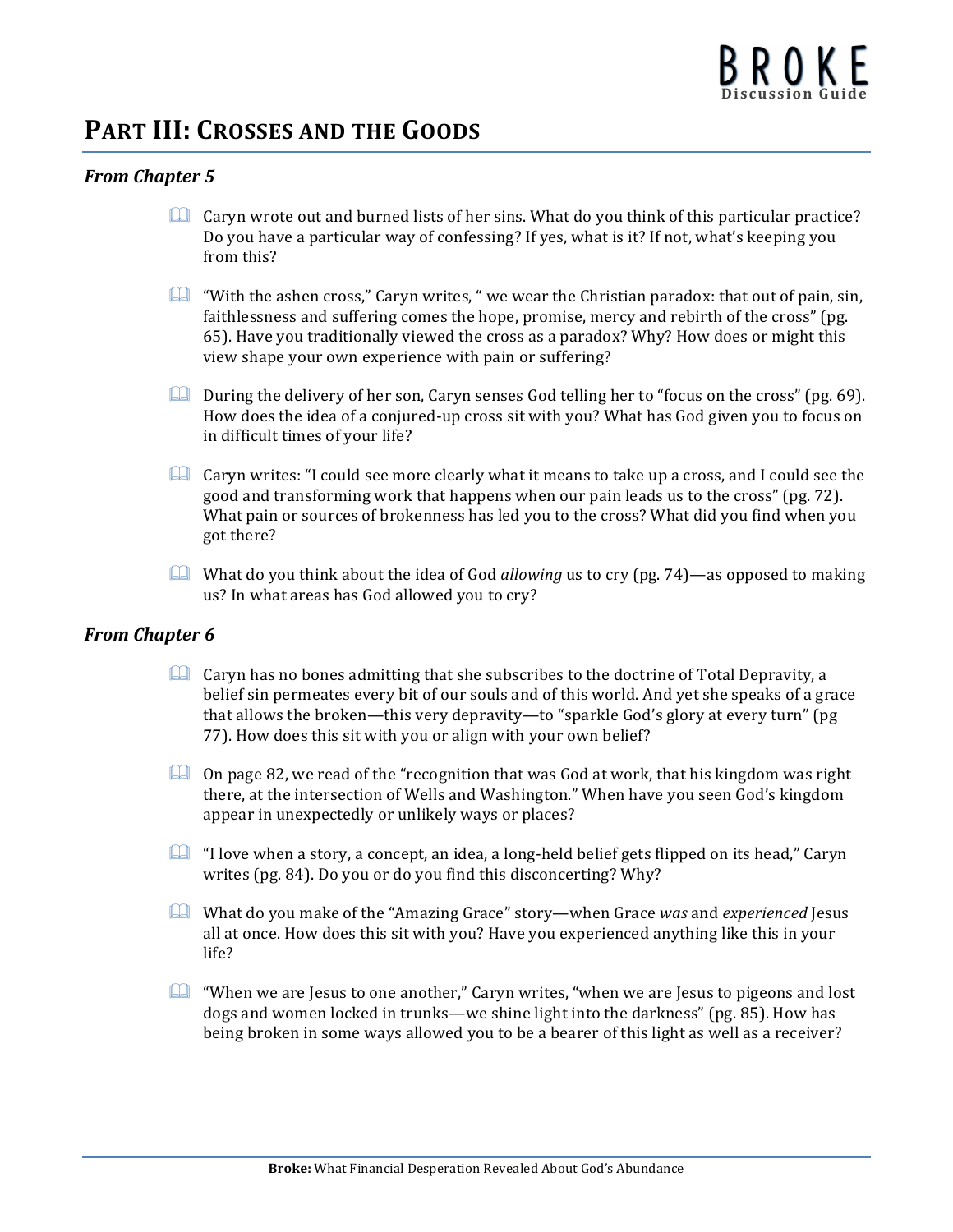# **PART IV: FROM SHOCKED TO SERENDIPITY**

### *From Chapter 7*

- $\Box$  "The idea that 'trauma' can be brought on by the memory of a previous trauma," Caryn writes, "rings quite true for those who've walked through financial disasters" (pg 89). Certainly this rings true for those who've walked through other kinds of disasters or stresses. When have you experienced this idea of trauma being brought on by the memory of trauma? How have you experienced God in this?
- **Caryn writes that she'd hear God "speak into her shock and ask,** *Who's got this?"* **to which** her response would be "You do," spoken on "autopilot." How might a "call and response" between you and God help you navigate difficult times? What might that call and response sound like? Is there a Scripture or word you might draw from?
- "After all, exploring God is all well and good," we read on page 92, "but so is eating and keeping a roof over my family's head." What are some of the ways you've had to battle the "practical" versus "spiritual"? What's the process looked like? What's been the result?
- $\Box$  How does the idea of "spiritual shock" (pg. 93) sit with you or compare to your experience with God?
- "I *could* still let my brain take over," Caryn writes, "and let my mind and my belief alone be the place that clung to God" (pg. 94). Later, she writes that "faith, really, is a response of our intellect" (pg. 97). How do these statements align with your own view of faith? When have you known faith to be a response of your mind?

- $\Box$  Have you ever experienced the spiritual ecstasy Caryn describes on page 101, the sort where you're "so aware of God's hand, so keen on his message, so moved or at ease or fired up in his presence that the world blurs away...."?
- When have you "stumbled happy-accidentally into Jesus" (pg. 103)?
- **Let Caryn writes that God uses coincidences to make himself known. What are some of the** ways you've experienced God's grand coincidences in your life?
- What does it mean to you that God keeps you front and center (pg. 105), that you are the apple of his eye? Does this idea sit well with you or trouble you? How so?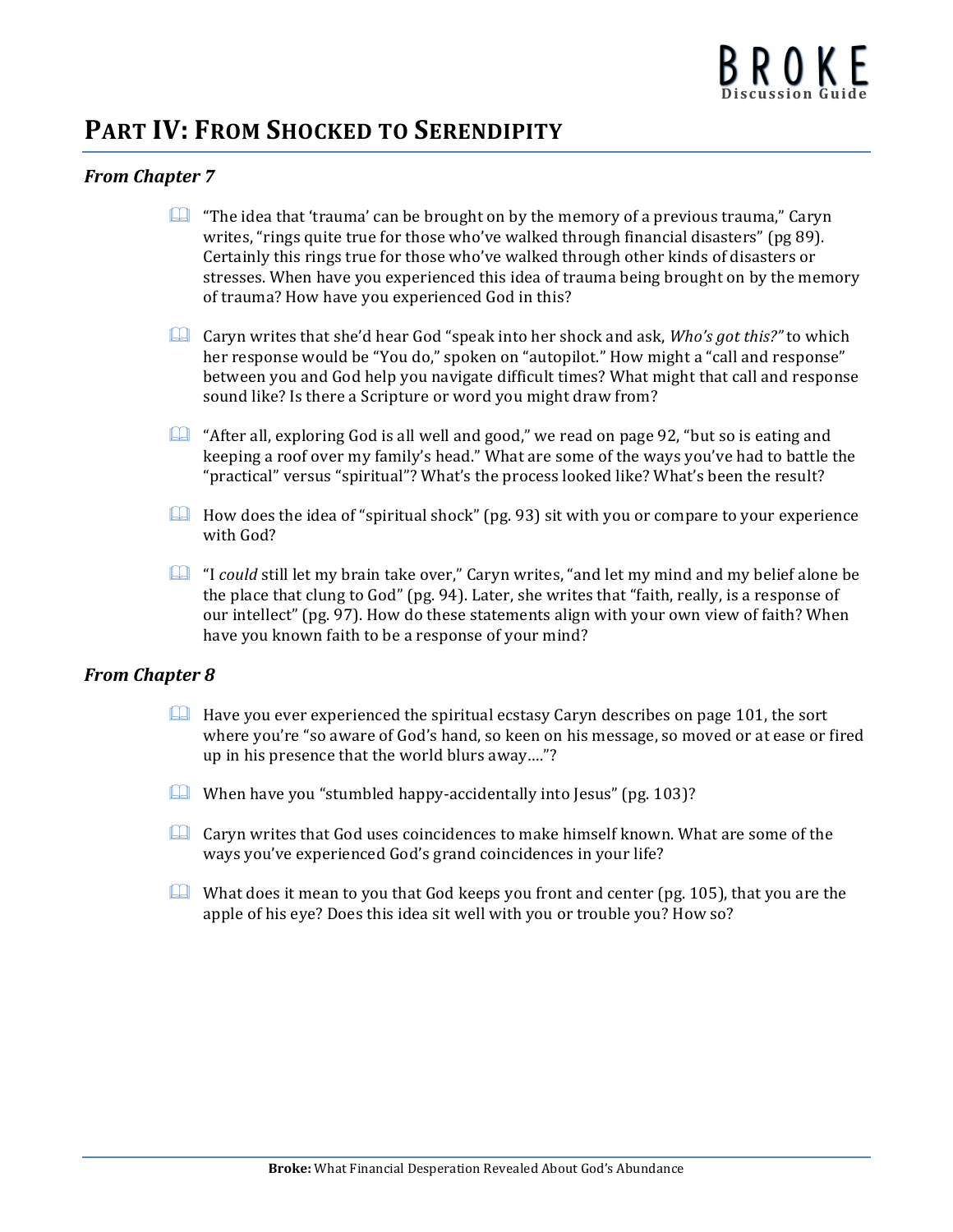# PART V: **IMAGINARY BUT DAZZLED**

### *From Chapter 9*

- What do you think about having prayers become more like wishes (pg. 108)? How do you think God might receive wish-prayers?
- What are some of the benefits and/or pitfalls of imagining Jesus with you?
- Caryn defines prayer as a conversation with God in which we imagine him there (pg. 113). How might this definition affect your own prayer life?
- $\Box$  "But it is only through our imaginations—this wonderful creative gift from God himself that we can conceive from God at all," Caryn writes (pg. 113). What do you think of this statement? What about the Bible and who God tells us who he is? How does this apply to seeing "holy ground," as Caryn writes about on the next page?
- $\Box$  On page 116, Caryn contends that "pretend" reflects our desires. What did you pretend as a child? What do you pretend or imagine today? How does this jive with your reality? How does this shape your image of God or your faith? Have you experienced God present in the pretend (pg. 119)?
- $\Box$  How might learning to find God in the "chaos" as Caryn does (pg. 117) be an important spiritual discipline for you?

- **Isaiah 55 offers an invitation to seek God (pg. 124). Where is God inviting you to seek (and** find) him right now? How do you sense or know this?
- **Comediage 127, Caryn writes that asking "'Wait, what?' is essential if we want to be dazzled** and delighted by God." What might you need to pause and ask "wait, what?" about right now?
- How might asking "wait, what?" lead not only to being dazzled and delighted by God, but also to discerning God's will in your life?
- $\Box$  "This God is the God who loves us even when we don't love him, who hears us when we cannot hear him, who never leaves us even when he feels so far away" (pg. 130). How does this thought affect your understanding of God? What does this mean to you? What might it mean for the people in your life who don't yet know God's love or sense his nearness?